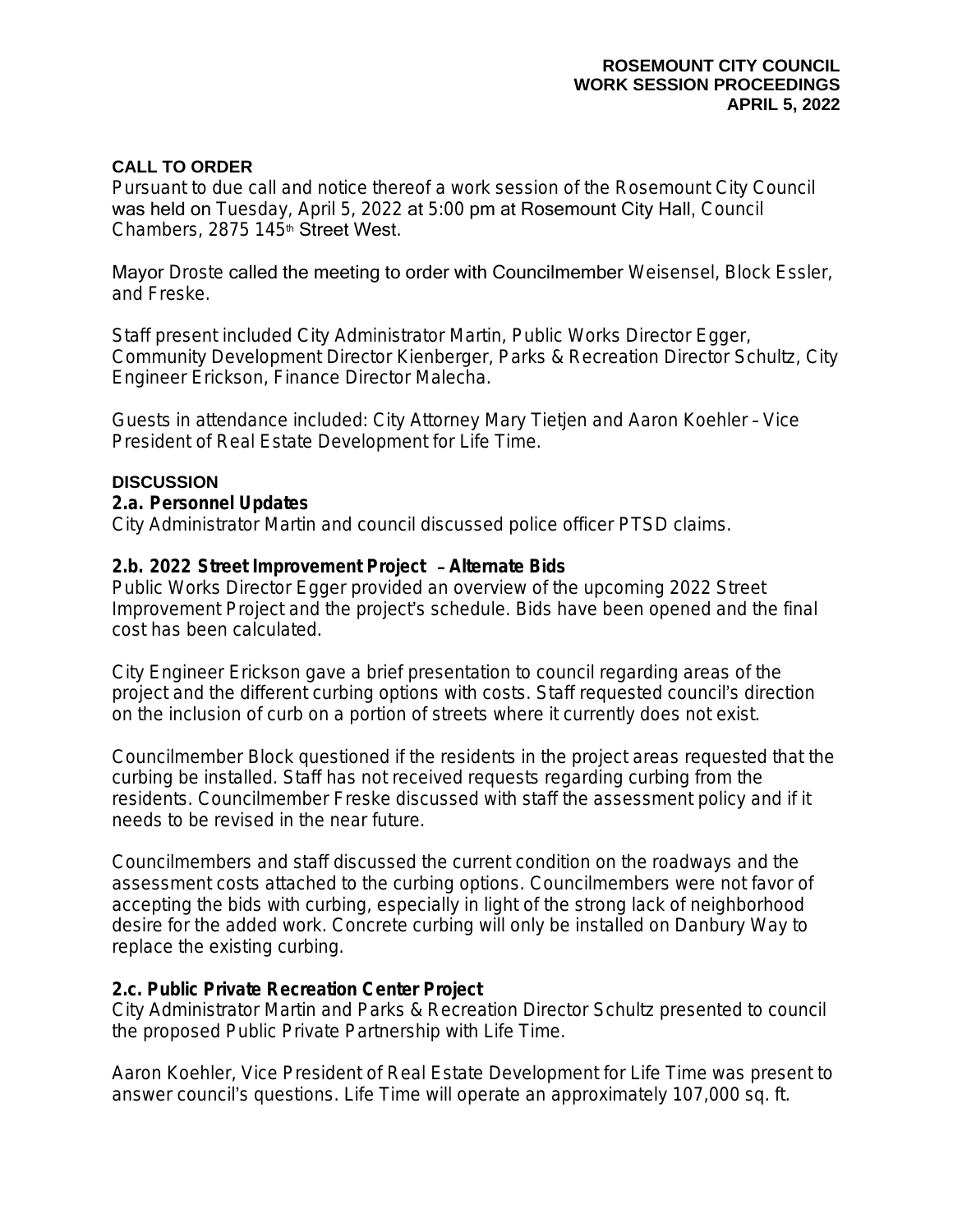facility featuring indoor and outdoor pools with water slides, indoor and outdoor café, exercise facilities, gyms, outdoor pickleball courts, etc. Life Time will be responsible for furnishing and maintaining the building for the life of the lease. There will be no annual City costs to maintain or repair the building or grounds.

The City will own the building and retains the asset in perpetuity, as a reflection of its \$21 million investment in the project. Life Time will lease the building from the City, the annual lease payment is equal to their portion of the bond payment (i.e. payments for the \$27 million portion of the debt). The City will act as financial lender for the deal, utilizing bond capacity to acquire funds. The City assumes risk of lease default by operator. In that scenario, a new tenant would be pursued, or the sale of the City-owned asset would occur to pay off any remaining bond debt. Landfill tipping fees have consistently been considered as the source of the City's funds, as a way to protect taxpayers from exposure to fund the project.

If approved by the City Council at its regular meeting, the terms of the Letter of Intent will be transitioned into a Lease Agreement with Life Time. The Lease will be considered by their Board of Directors in May, with authorization by the City Council coming thereafter. If the project receives approvals across all required steps over the coming months, site preparation would begin this fall, with construction spanning all of 2023. A facility would be open to guests in early 2024. Site and building designs will be presented to council at a future meeting to see what Rosemount's facility will look like.

# **UPDATES**

# **3.a. Project Updates**

### **Community Development**

Community Development Director Kienberger updated council on the Small Area Plan at the intersection of Cty Rd 42 and Hwy 3.

# **ADJOURNMENT TO REGULAR COUNCIL MEETING**

Upon a motion by Droste the meeting was unanimously adjourned at 6:49 p.m. to the regular council meeting.

# **CALL BACK TO ORDER**

Mayor Droste called the meeting back to order with Councilmember Weisensel, Block, Essler and Freske at 8:38 p.m.

# **UPDATES**

# **3.a. Project Updates (continued)**

**Parks & Recreation**

Parks and Recreation Director Schultz provided an update about the ISG agreement for the Bonaire Path Feasibility Study for trails.

# **3.b. Staff (& Councilmember) Reports**

Councilmember Freske requested to schedule a council "out and about" event to gauge future participation from residents.